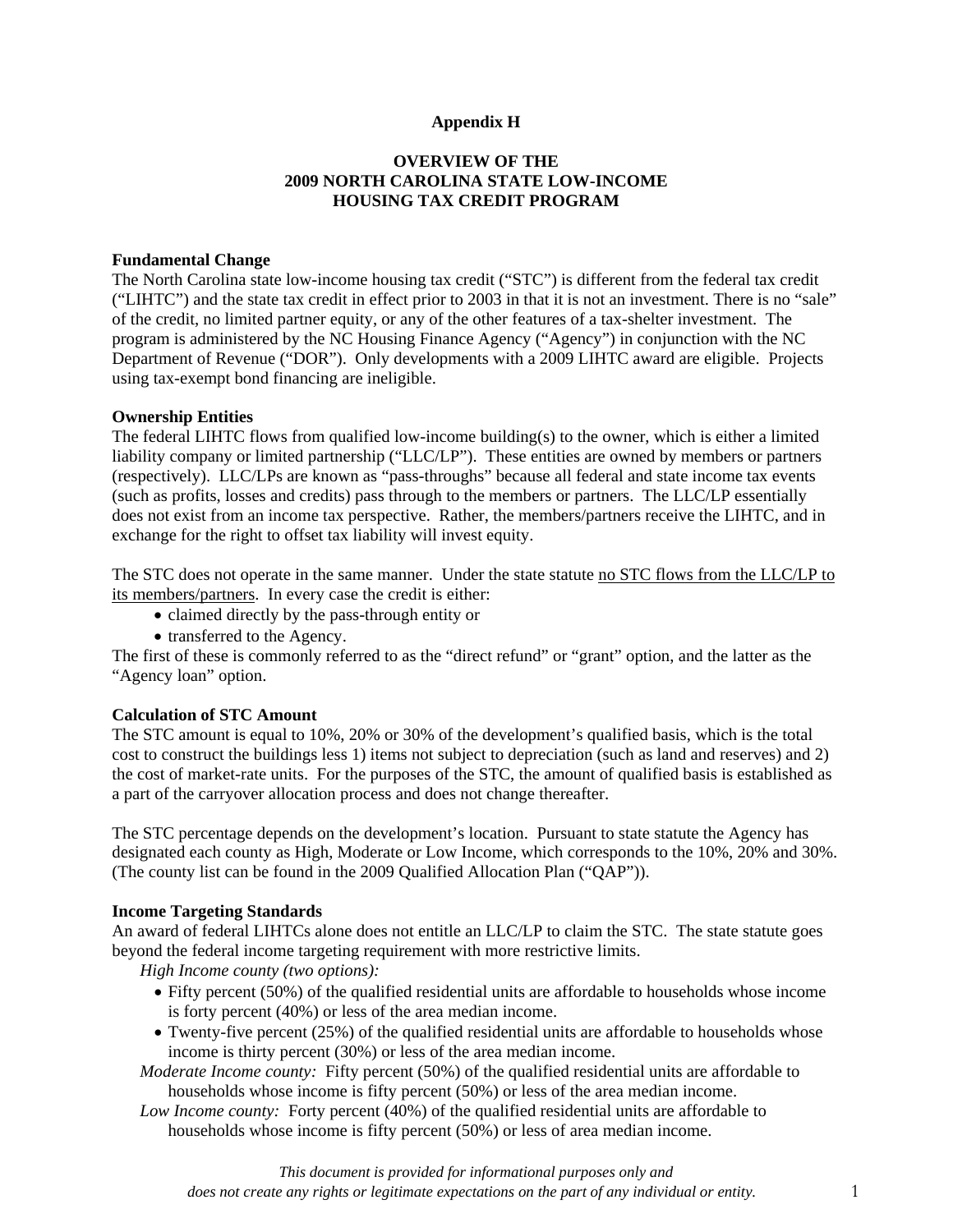Projects must comply with these limits for thirty (30) years; these and other requirements will be incorporated into the project's extended use agreement.

## **Making the Election Between a Direct Refund and Agency Loan**

As part of the full application for LIHTCs, LLC/LPs are required to indicate which of the two options for taking the STC they will elect. This choice will be based on a number of factors, and program participants will need to consult with professionals (i.e. attorneys and accountants) who are familiar with the STC and related legal issues to determine the best option. Federal LIHTC equity investors may also have an interest in the election.

The following chart describes the major distinctions between each option, which are further described in the remainder of this Appendix.

| <b>Direct Refund</b>                          | <b>Agency Loan</b>                           |
|-----------------------------------------------|----------------------------------------------|
| Project must be 50% complete, inspected and   | Can close when the construction financing    |
| meet all requirements before funds may be     | equals the loan amount and the Agency has    |
| issued from escrow                            | received the STC funds from the DOR          |
| Subject to automatic, statutory recapture and | Exempt from statutory recapture; compliance  |
| penalties for non-compliance                  | covered by the loan documents                |
| Value will become partners' equity            | Will be subject to repayment in year 30      |
| Will result in federal taxable income         | Excluded from federal income taxes if within |
| recognition for partners                      | terms of the private letter ruling ("PLR")   |

The LIHTC carryover agreement will have a section for project owners to elect the loan or direct refund method. However, any indication that is contrary to the representation made in the full application will result in revocation of the tax credit award.

## **Direct Refund (Grant) Option**

The LLC/LP may choose to receive a refund of the STC amount. Under this method the DOR will issue funds in the name of the LLC/LP to an escrow account held by the Agency. The account can only be closed when the development meets certain milestones. The most important of these is that at least half of the activities to be included in the project's qualified basis must be completed (see QAP Section VII(B)(2) for a complete description). The purpose behind these limitations is to ensure that resources are not claimed ahead of corresponding value being created in the buildings.

If an LLC/LP accepts a refund and subsequently fails to ensure that the development complies with the relevant requirements under the statute and QAP, its members/partners and related parties will be liable for recapture of the refund amount, in addition to other penalties (as determined by the Agency and DOR).

Regardless of the circumstances, a project cannot reflect payment of taxes owed due to electing the direct refund method. Any amount owed by a member or partner will be their responsibility and may not be included as a development cost, cash flow priority, reduced equity pricing or otherwise. This limitation will apply to all stages of the Agency's project review (i.e. application, carryover and final cost certification).

To date no LLC/LP has elected the direct refund option.